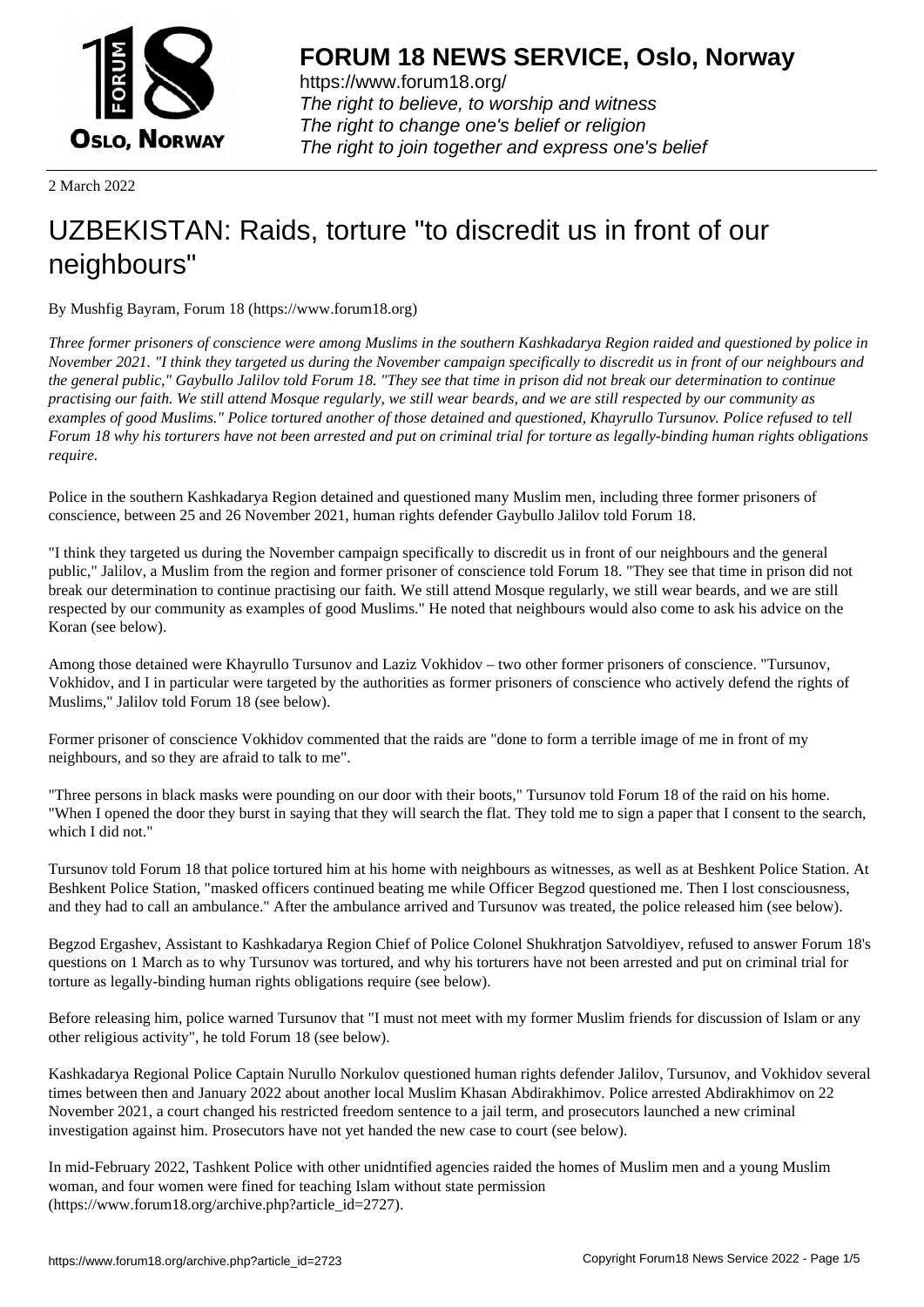In November-December 2021, the regime carried out a large campaign against Muslims wearing the hijab or beards (https://www.forum18.org/archive.php?article\_id=2712), including harassing an 18-year-old Muslim from Tashkent who wears the hijab. The family complained to the President and others without success and have themselves been targeted by the regime for complaining. Police told neighbours that the regime does not like her and warned them not to associate with her. "Muslims are indignant that the state is attacking their beards and hijab, which is a very private matter for each individual," one Muslim who wished to remain anonymous for fear of state reprisals told Forum 18.

Many Muslim men from Karshi District – where former prisoner of conscience Khayrullo Tursunov lives - were detained and questioned in November 2021. "I saw many other detained Muslim men at Beshkent Police Station on 25 November whom I did not know personally but some of whom also attended our Mosque regularly," he told Forum 18.

Among those detained in Kashkadarya Region were Khayrullo Tursunov (https://www.forum18.org/archive.php?article\_id=2673) and Laziz Vokhidov (https://www.forum18.org/archive.php?article\_id=444) – two other former prisoners of conscience. "Tursunov, Vokhidov, and I in particular were targeted by the authorities as former prisoners of conscience," Jalilov told Forum 18.

"I think they targeted us during the November campaign specifically to discredit us in front of our neighbours and the general public," Jalilov added. "They see that time in prison did not break our determination to continue practising our faith. We still attend Mosque regularly, we still wear beards and we are still respected by our community as examples of good Muslims."

"My neighbours respect me and often come to visit me or ask for advice on understanding the Koran, Islamic teachings and generally on life issues," Jalilov told Forum 18. "But now, after that incident, they are afraid even to talk to me."

The assistant (who refused to give his name) to Mirjamol Miralimov, Deputy Chief of the Interior Ministry's "Struggle with Extremism and Terrorism Department" refused on 1 March to talk about the raids, and claimed that Miralimov is "busy at the moment". This Department's role includes suppressing freedom of religion and belief (https://www.forum18.org/archive.php?article\_id=2699). The assistant asked Forum 18 to call back two hours later, when neither Miralimov's nor his assistant's phone were answered.

## Raids, detentions

On 25 November 2021, Kashkadarya Regional Police raided the homes of a number of local Muslims.

"When the masked Kashkadarya Police officers in special combat uniforms came to my home on 25 November early in the morning, they banged at the gates of my house, to the sound of which my neighbours woke up and came out to watch," Jalilov recounted.

Former prisoner of conscience Vokhidov said that the police raid on his home in Karshi was similar. "They came masked and in ninja style uniforms, as if they were going to arrest the most dangerous criminal," he told Forum 18 on 25 February 2022. "This is done to form a terrible image of me in front of my neighbours, and so they are afraid to talk to me."

Kashkadarya Police raided former prisoner of conscience Khayrullo Tursunov's flat in Karshi District at 6.30 am on 25 November 2021. "They came very early while I was at home, and I heard noise from outside the house," he told Forum 18 on 7 February 2022.

"Three persons in black masks were pounding on our door with their boots," Tursunov added. "When I opened the door they burst in saying that they will search the flat. They told me to sign a paper that I consent to the search, which I did not."

The officers did "not show their identification documents, and did not give their names", Tursunov complained. "After the search was finished in the flat they forcibly pushed me into the police car."

After the raids, police took Tursunov and Vokhidov to Beshkent Police Station for questioning, releasing them later the same day. "But the police questioned me in my flat since I had broken my leg in an accident around that time," Jalilov said.

The officer who questioned Tursunov at Beshkent Police Station was called Begzod, and he refused to give Tursunov his last name. Tursunov told Forum 18 that he thinks his detention and questioning was ordered by Ortik Hamdamov of Kashkadarya CID.

## Torture

Tursunov told Forum 18 that "I was tortured by Kashkadarya Police officers, both in my home and in Beshkent Police Station."

The masked officers, who had taken two of Tursunov's neighbours as witnesses, began to search his flat. "When I objected that they should not search until I bring my own witnesses, the officers twisted my arms and gave me slaps in my face and blows in my chest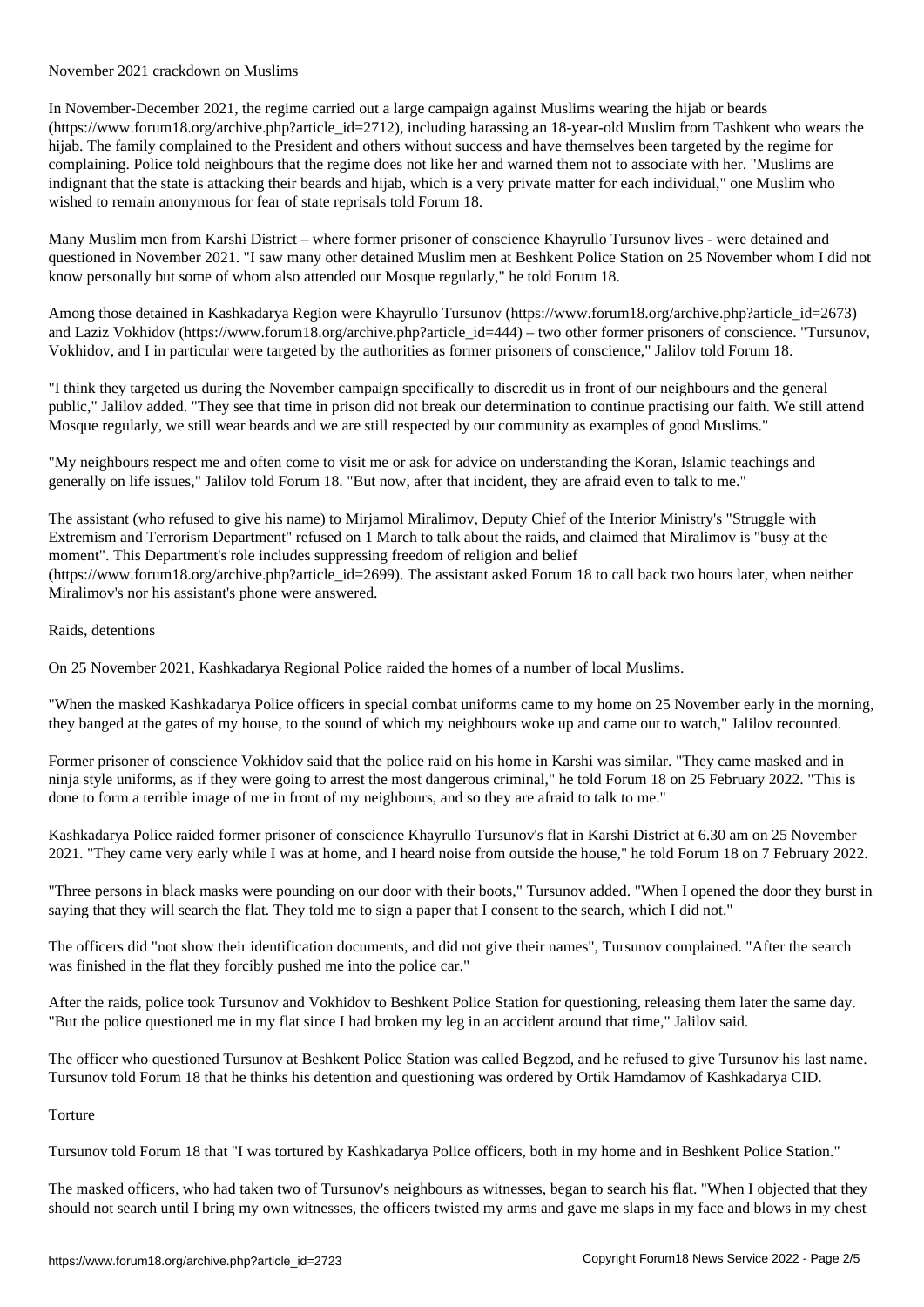After police brought Tursunov to Beshkent Police Station, the torture continued. "Masked officers continued beating me while Officer Begzod questioned me. Then I lost consciousness, and they had to call an ambulance." The police released Tursunov after an ambulance arrived.

Tursunov called Kashkadarya Police immediately after he was released from Beshkent Police Station to inform the Regional Police of the torture. "I was told over the phone that they will investigate it," he told Forum 18 in February 2022. "But until now no one told me if the guilty officers were punished."

Against Uzbekistan's legally-binding international human rights obligations (https://www.forum18.org/archive.php?article\_id=2699) under the United Nations Convention against Torture and Other Cruel, Inhuman or Degrading Treatment or Punishment, no official suspected of involvement in this torture has been arrested and put on criminal trial for torture. The regime routinely ignores this obligation.

For example, jailed Muslim prisoner of conscience Fazilkhoja Arifkhojayev was repeatedly tortured, including after his defence lawyer Sergey Mayorov lodged formal complaints about the torture (https://www.forum18.org/archive.php?article\_id=2716). The judge ignored his torture. "The torturers continue with impunity," Mayorov observed.

Begzod Ergashev, Assistant to Kashkadarya Region Chief of Police Colonel Shukhratjon Satvoldiyev, refused to answer Forum 18's questions on 1 March as to why Tursunov was tortured and why his torturers have not been arrested and put on criminal trial for torture.

Captain Norkulov and other officers of Kashkadarya Regional Police and the CID many times between 17 February and 1 March to answer Forum 18's questions why Tursunov was tortured and why his torturers have not been arrested and put on criminal trial for torture.

"We need to control Muslims so we do not get another Syria here"

Vokhidov told Forum 18 that "I saw many others I recognised from the Mosque I attend. Some of them told me that the police had told them: 'We need to control the situation constantly and control the Muslims so that we do not get another Syria here'."

Captain Norkulov and other officers of Kashkadarya Regional Police and the Criminal Investigation Department (CID) many times between 17 February and 1 March refused to answer Forum 18's questions why the police arrested many Muslims, why Khasan Abdirakhimov was arrested again (see below), and why Tursunov, Vokhidov and Jalilov were detained and questioned.

However Begzod Ergashev, Assistant to Kashkadarya Regional Police Chief Colonel Shukhratjon Satvoldiyev, told Forum 18 on 1 March: "My advice to you is not to believe what you're told by these individuals. Uzbekistan's authorities are not afraid of it becoming another Syria."

"We do not know what may happen in future"

"For now the police have left us [the three former prisoners of conscience] in peace, but we do not what may happen in future," Vokhidov told Forum 18.

Before releasing him, police warned Tursunov that "I must not meet with my former Muslim friends for discussion of Islam or any other religious activity", he told Forum 18.

Jalilov thought that the regime might try to link him, Vokhidov, and Tursunov to the second criminal case against Khasan Abdirakhimov, who is serving one jail term while awaiting a new trial (see below).

Arrest, jailing, new trial

On 12 January 2021, Karshi City Criminal Court handed Khasan Doniyorovich Abdirakhimov (born 18 October 1981) a four year restricted freedom sentence (https://www.forum18.org/archive.php?article id=2719) for listening to and sharing Islamic sermons. On 22 November 2021, he was taken into police custody, and on 25 November a court changed his sentence to a four year prison sentence.

In late January 2022, Kashkadarya Regional Police opened a new criminal case against Abdirakhimov (https://www.forum18.org/archive.php?article\_id=2719) under Criminal Code Article 244-1, Part 3, Point (d) (https://www.forum18.org/archive.php?article\_id=2699) ("Production, storage, distribution or display of materials containing a threat to public security and public order" "using the mass media or telecommunication networks, as well as the world wide web").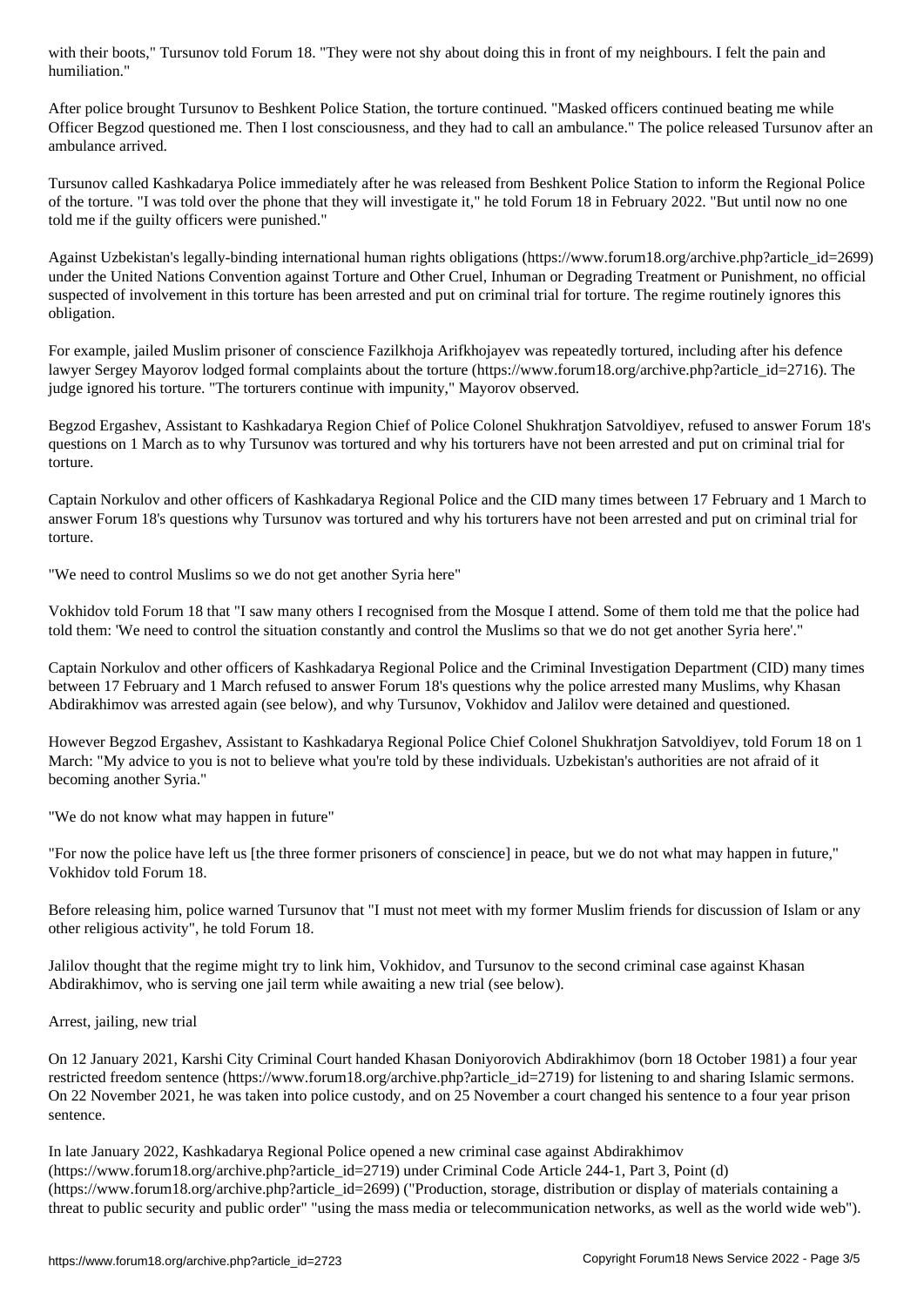Prisoner of conscience Abdirakhimov is known to Jalilov, Tursunov and Vokhidov. After their initial questioning on 25 November 2021, between then and January 2022 Kashkadarya Regional Police Captain Norkulov repeatedly questioned the three about Abdirakhimov. Norkulov is leading the case against Abdirakhimov (https://www.forum18.org/archive.php?article\_id=2719).

Abdirakhimov's family told Forum 18 on 1 March that prosecutors have not yet handed the criminal case against him to court.

Begzod Ergashev, Assistant to Kashkadarya Region Chief of Police Colonel Shukhratjon Satvoldiyev, refused on 1 March to discuss the new criminal case against Abdirakhimov with Forum 18, or state when the case will be referred to court.

Earlier jailings as prisoners of conscience

expected soon.

Gaybullo Jalilov, Khayrullo Tursunov and Laziz Vokhidov have all been jailed as prisoners of conscience.

Vokhidov along with Imam Rustam Klichev and 15 other mosque congregation members were given long prison sentences (https://www.forum18.org/archive.php?article\_id=444) in 2004 for discussing Islam in a mosque, and apparently for the influence Imam Klichev had among Muslims. Vokhidov was released in 2020.

Tursunov was freed from prison on 16 June 2021 (https://www.forum18.org/archive.php?article\_id=2673). In March 2013 he had been illegally extradited from Kazakhstan by Uzbekistan, against a direct statement of the UN Committee Against Torture (https://www.forum18.org/archive.php?article\_id=1829). In June 2013 he was sentenced to 16 years in jail for meeting privately with other Muslims without state permission to study the Koran and pray (https://www.forum18.org/archive.php?article\_id=1851). Later in 2013, he was apparently deliberately exposed by the regime to the potentially fatal disease of tuberculosis (https://www.forum18.org/archive.php?article\_id=1893).

In 2016 prisoner of conscience Tursunov was apparently tortured again (https://www.forum18.org/archive.php?article\_id=2149), and in April 2019 he was tortured once more (https://www.forum18.org/archive.php?article\_id=2447) to extract statements against a distant relative. Before his 16 June 2021 release he was earlier in 2021 still not allowed to read the Koran or pray the namaz (https://www.forum18.org/archive.php?article\_id=2635).

Jalilov served eight and half years in prison between 2009 and 2018, after he was jailed under Criminal Code Article 159 (https://www.forum18.org/archive.php?article\_id=2699) ("Attempts to change the Constitutional order"), Article 244-1 ("Preparation or distribution of materials threatening public security and public order"), and Article 244-2 ("Creation, leadership or participation in religious extremist, separatist or fundamentalist or other banned organisations").

These charges were brought "simply for practicing our faith and defending our rights," Jalilov told Forum 18. (END)

Full reports on freedom of thought, conscience and belief in Uzbekistan (https://www.forum18.org/archive.php?query=&religion=all&country=33)

For more background, see Forum 18's Uzbekistan religious freedom survey (https://www.forum18.org/archive.php?article\_id=2699)

Forum 18's compilation of Organisation for Security and Co-operation in Europe (OSCE) freedom of religion or belief commitments (https://www.forum18.org/archive.php?article\_id=1351)

Follow us on Twitter @Forum\_18 (https://twitter.com/forum\_18)

Follow us on Facebook @Forum18NewsService (https://www.facebook.com/Forum18NewsService)

Follow us on Telegram @Forum18NewsService (https://t.me/s/forum18newsservice)

All Forum 18 text may be referred to, quoted from, or republished in full, if Forum 18 is credited as the source.

All photographs that are not Forum 18's copyright are attributed to the copyright owner. If you reuse any photographs from Forum 18's website, you must seek permission for any reuse from the copyright owner or abide by the copyright terms the copyright owner has chosen.

© Forum 18 News Service. All rights reserved. ISSN 1504-2855.